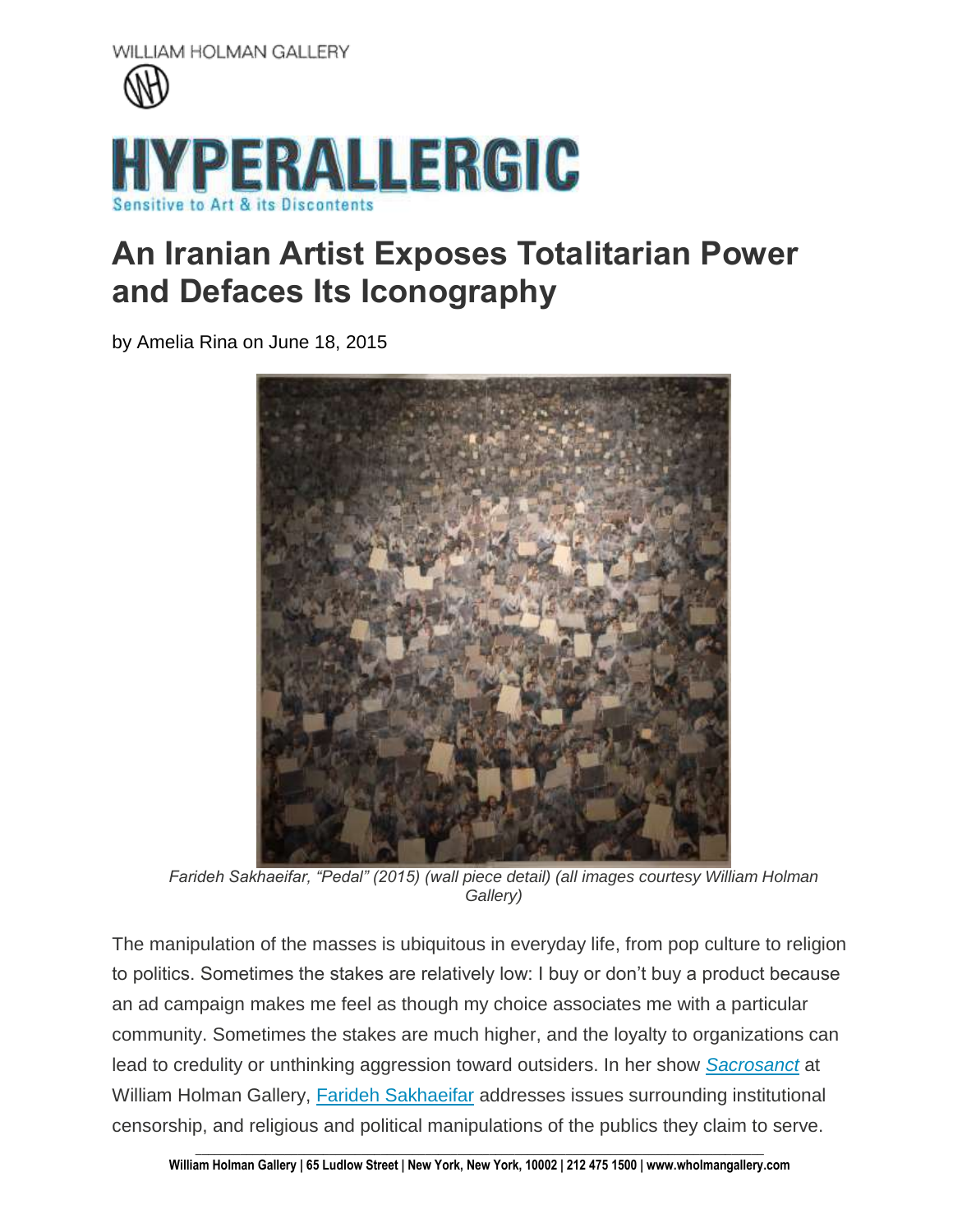



*Farideh Sakhaeifar, "Workers Are Taking Photographs 13″ (2008), inkjet pigment print, 25.5 x 19.5 in. (click to enlarge)*

A grid of eighteen portraits hangs on a wall in the gallery's front room. In each, a man stands in the center of the image, removed from his environment (a butcher shop, a factory) by a white board that frames his torso and appears to be floating, with disembodied female fingers grasping either side of the board, from behind. The men hold the bulb of a shutter release cord connected to the camera, and stare straight at its lens.

The images recall Richard Avedon's 1980s series, *[In The American West](http://www.theavedonfoundation.net/index.php#mi=2&pt=1&pi=10000&s=0&p=7&a=0&at=0)*, for which he made portraits of people that he felt exemplified working class people in the United States. Some controversy surrounds the portraits regarding to what degree Avedon misused his position of power and betrayed the supposed "truth" of the images by manipulating the appearances of his subjects to make them appear dirtier or poorer. In her series,*Workers are Taking Photographs* (2006–2008), Sakhaeifar both continues Avedon's tradition and negates it. By giving her subjects the ability to choose when the picture is taken, Sakhaeifar puts them in the rare position of control. Made in the semiindustrial areas outside Tehran, Iran, the images also address the traditional gender inequality that still exists outside the nation's more modern capital by depicting two subjects: the visible male and the nearly invisible female.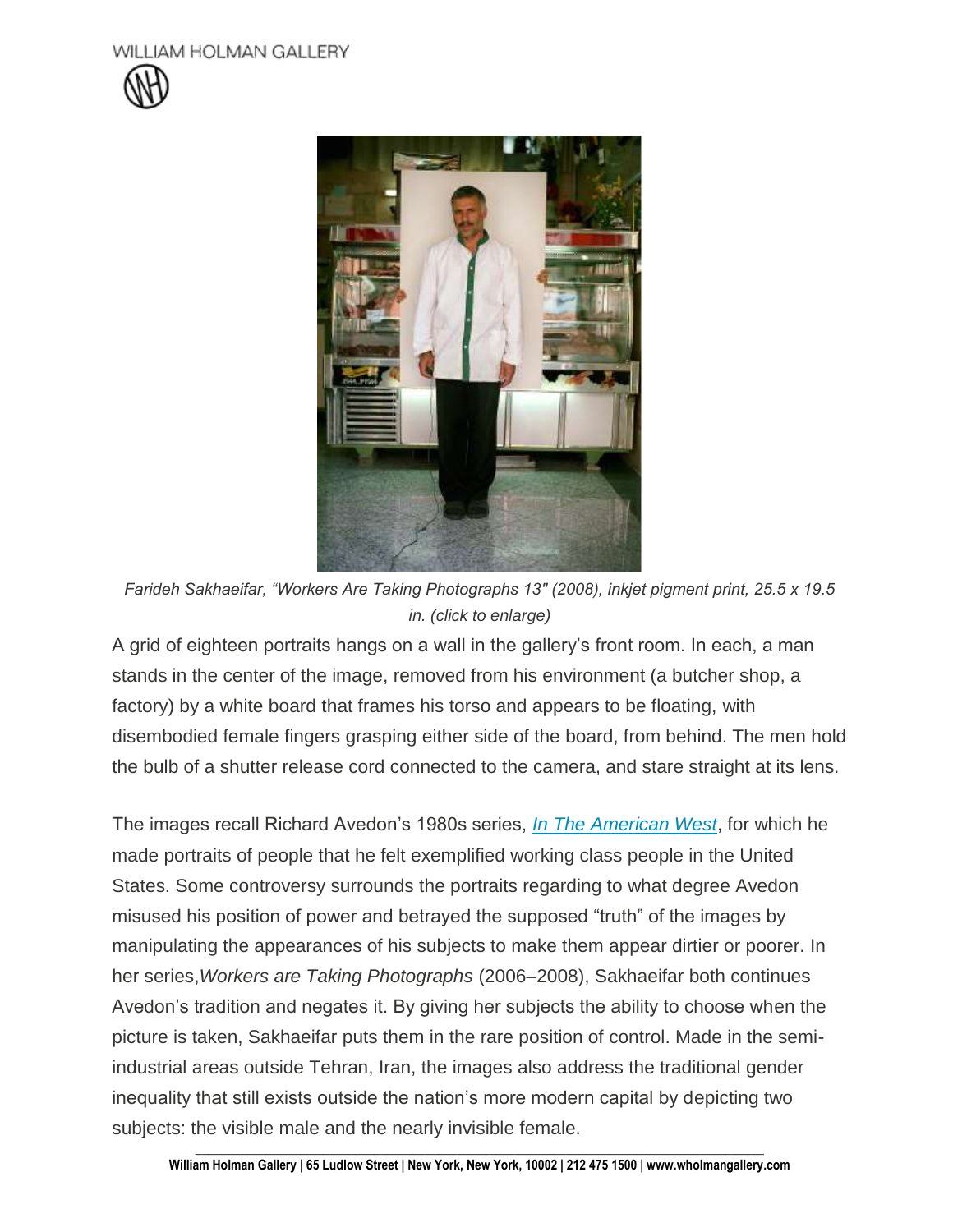



*Farideh Sakhaeifar, "Tehran Aloud" (2011) (photo transfer detail), photo inkjet transfer on plywood, 9 channel video with plywood, sound, 8 sheets of 8 x 4 ft plywood*

The white rectangle that frames the men reappears in different roles in other works. In the back room of the gallery, "Pedal" (2015), an 8 x 16 foot wall collage of found images of attendants at political rallies appears to be a never-ending sea of men. Several of the men hold blank posters that originally showed their leader, but after Sakhaeifar erased the images, the former tributes become rectangular voids that illuminate the perfunctory nature of idolatrous glorification of political leaders; with the right campaign strategy, any face could fill the posters. The wall faces a carpeted stage in the middle of which a small pedal rises and falls. When compressed, the pedal triggers the sound of a crowd's roaring applause, amplifying the sense of drama used by people in power to affect their massive audiences.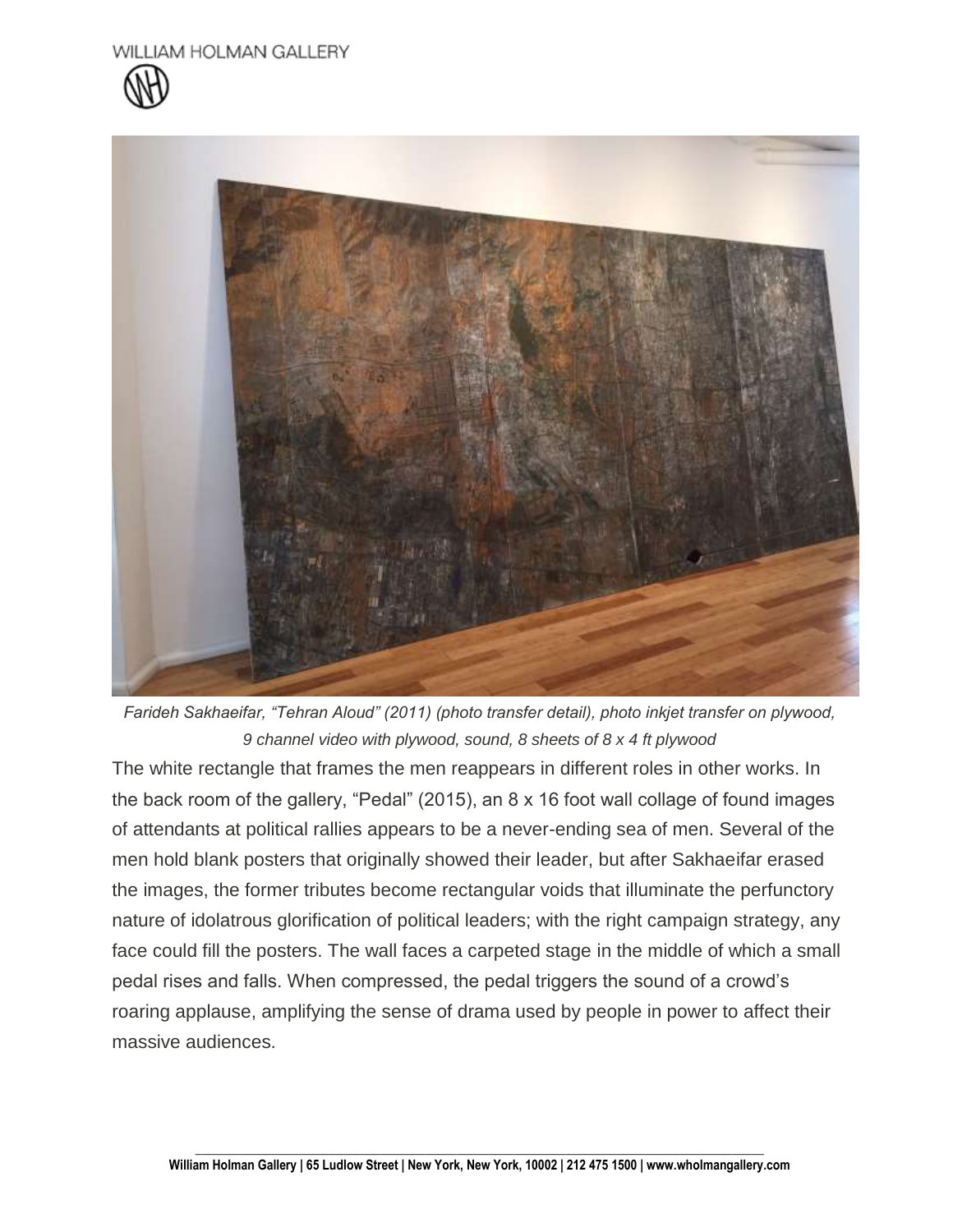



*Farideh Sakhaeifar, "Toppled" (2015), bronze with cement base, 17.75 in. sculpture on 27 x 10.5 x 10.5 in. base (click to enlarge)*

Continuing the theme of erasure, the two works "Tehan a loud" (2011) and "NASA/ISIS" (2015) both address the visibility of government actions, or lack there of. In "Tehan a loud," a map of Tehran covers two sheets of plywood leaning against the wall. Sakhaeifar cut out of the map the locations of protests in 2009. On the opposite wall, nine small screens glow through rectangular openings cut out of more pieces of bare plywood. The screens play videos of the locations where the 2009 protests took place, one day after they ended. The eerie scenes, devoid of any humans or record of the previous day's violence, demonstrate the government's ability to control our perception of history. In *NASA/ISIS*, Sakhaeifar collages videos of NASA launching rockets and ISIS bombing historical sites in Iraq, creating an unsettling combination of the awe and pride associated with space travel, and the horror of cultural destruction by an oppressor. Sakhaeifar does not veil her disdain for pervasive totalitarian power, and the most direct defacement stands in the front gallery. For "Toppled" (2015), a bronze statue of a